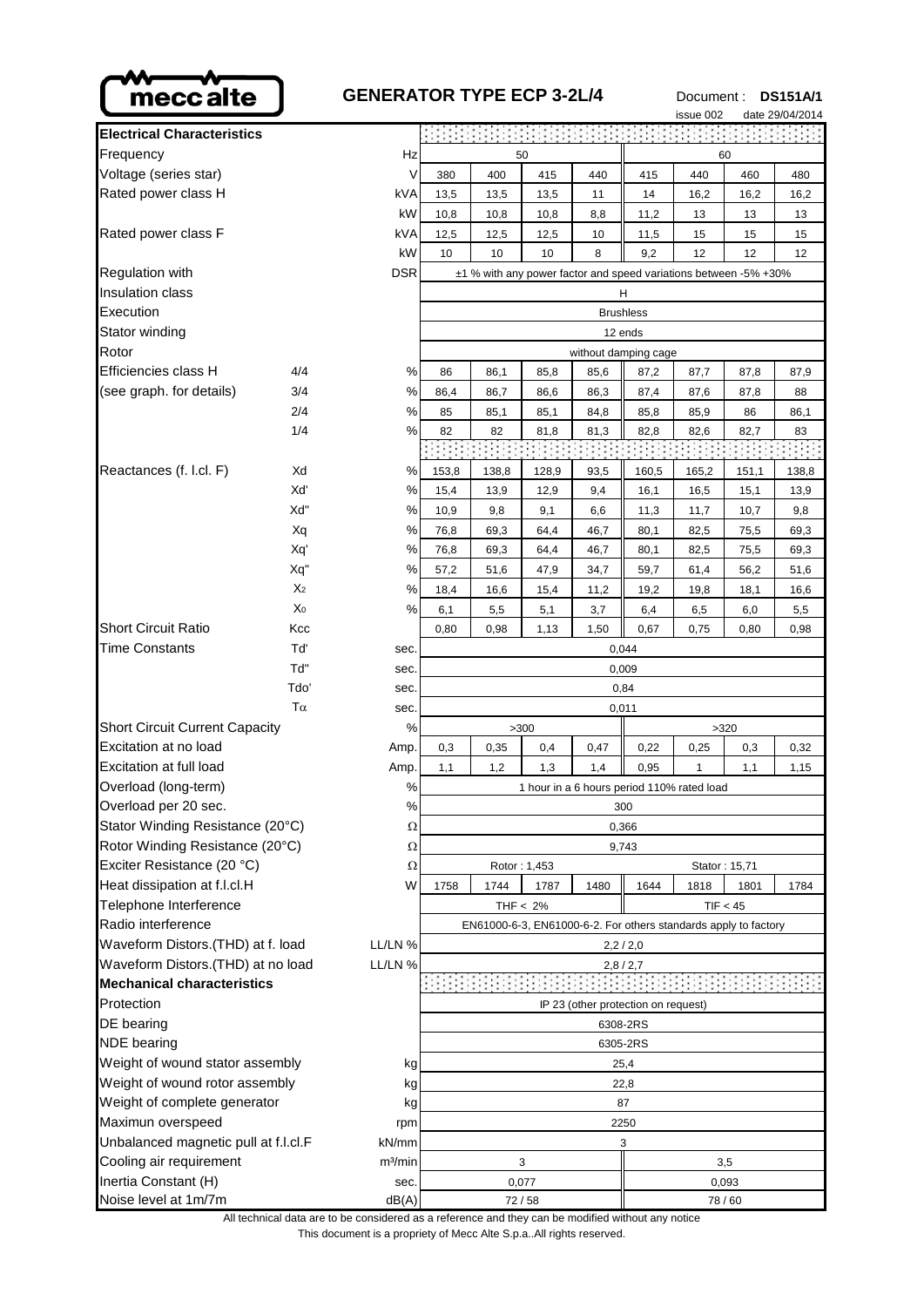

## **GENERATOR TYPE ECP 3-2L/4** Document : **DS151A/2**

**50 Hz**





0,1 0,2 0,3 0,4 0,5 0,6 0,7 0,8 0,9 1 1,1



0,1 0,2 0,3 0,4 0,5 0,6 0,7 0,8 0,9 1 1,1

 $1 p.f$ 

 $0,8p$ 

Efficiency %

Efficiency %





 $\sqrt{\frac{2}{n}}$  Load p.u.

This document is a propriety of Mecc Alte S.p.a.. All rights reserved. All technical data are to be considered as a reference and they can be modified without any notice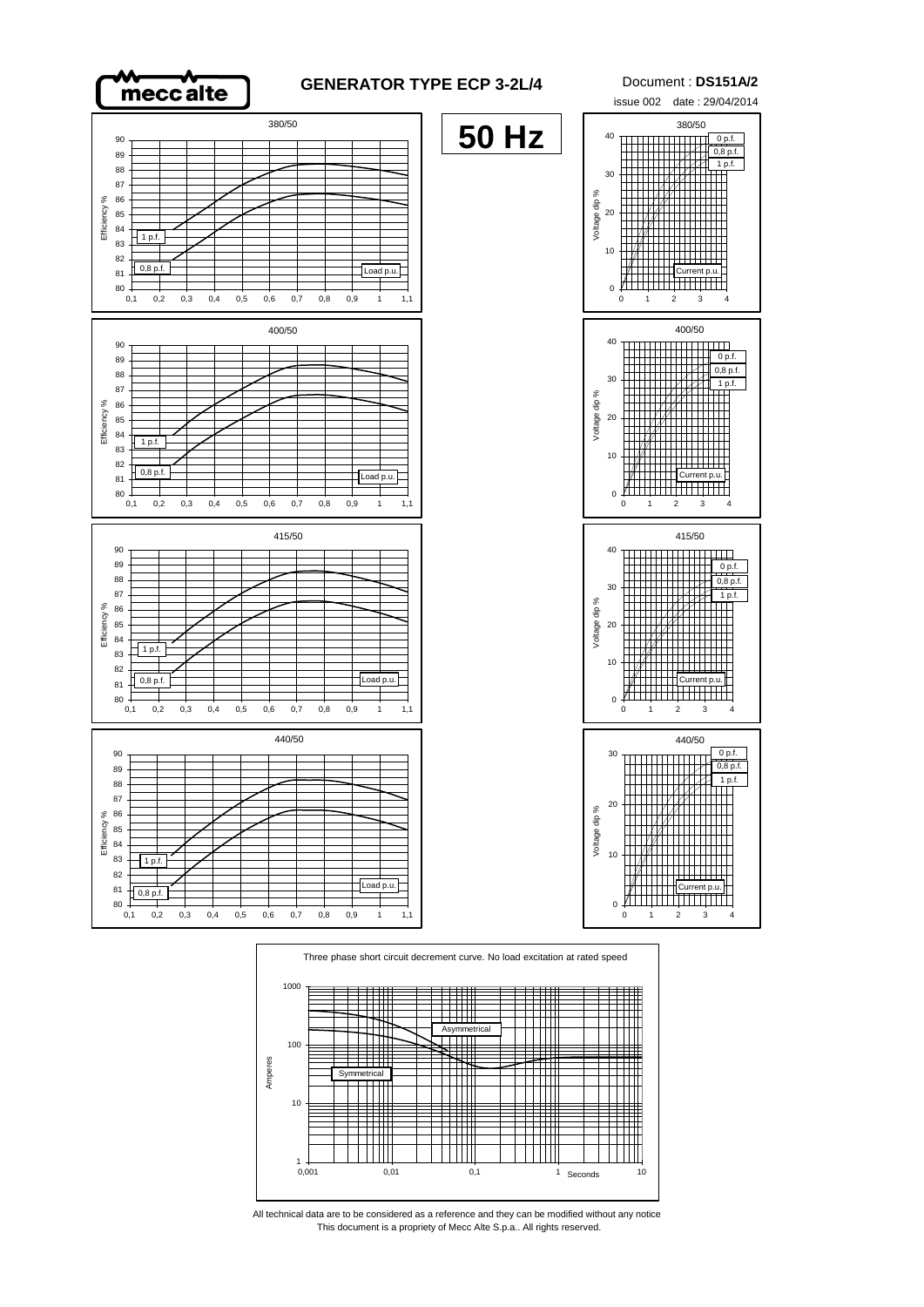



This document is a propriety of Mecc Alte S.p.a.. All rights reserved. All technical data are to be considered as a reference and they can be modified without any notice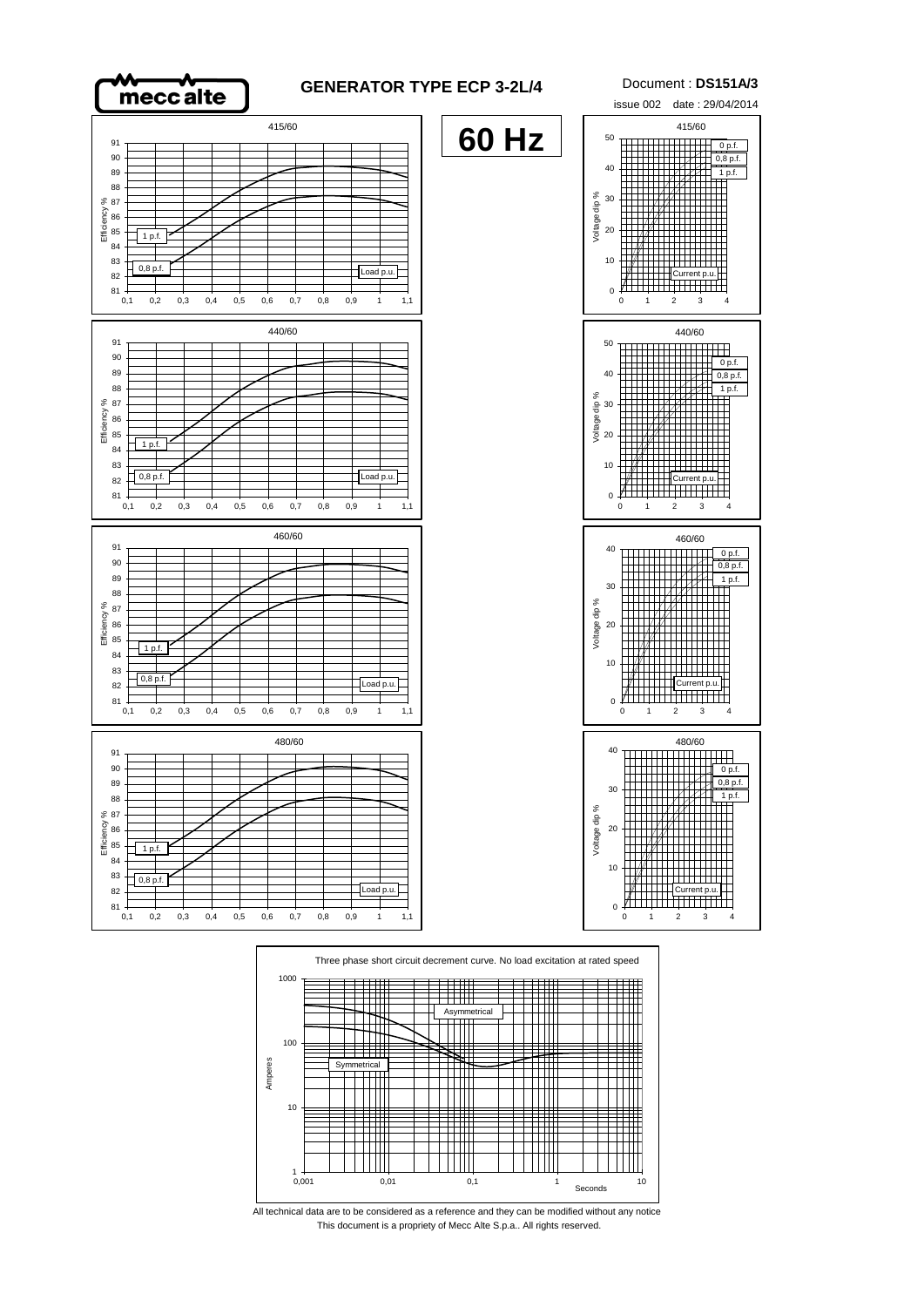A7536<br>**DS151A/4**